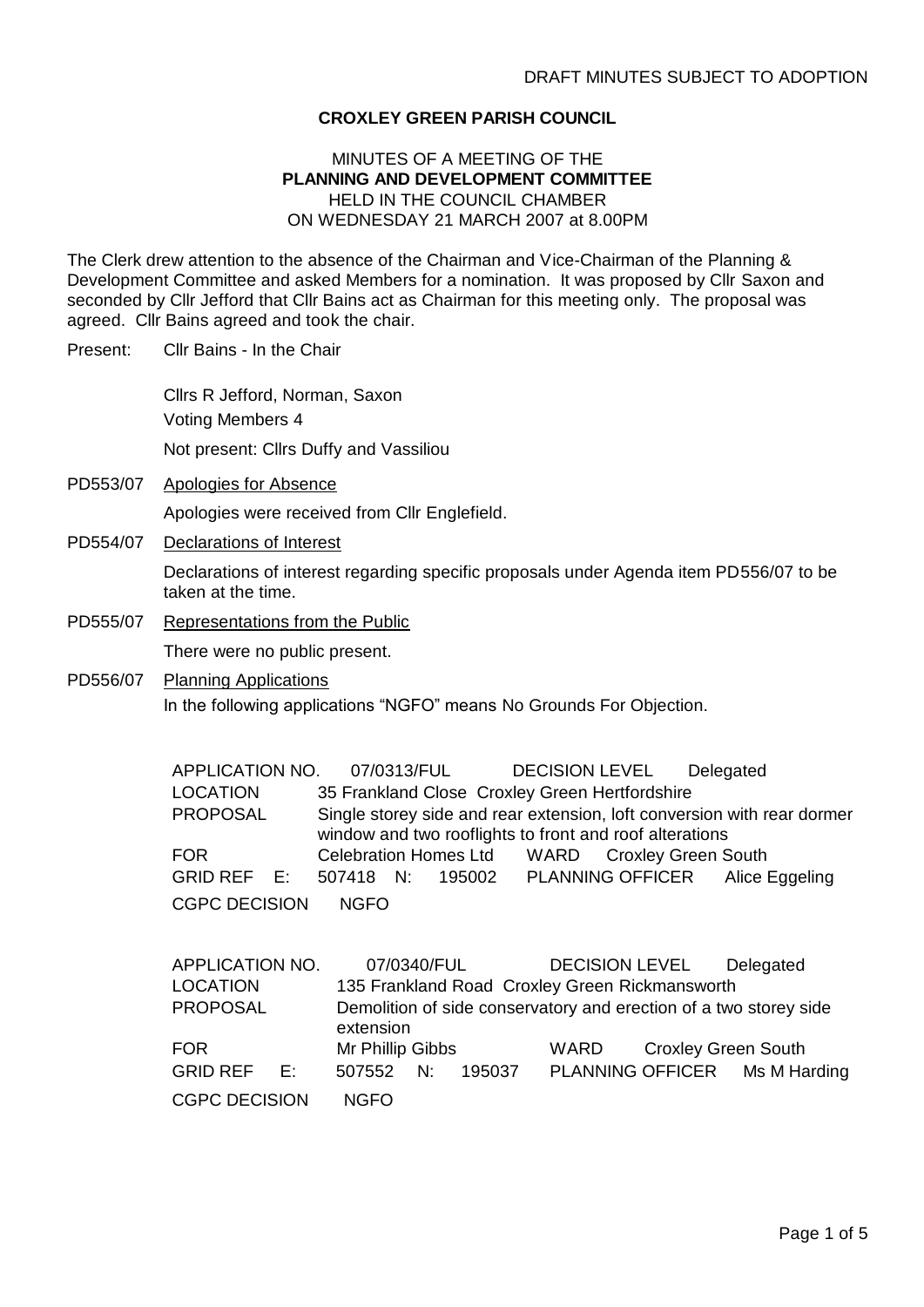APPLICATION NO. 07/0357/FUL DECISION LEVEL Delegated LOCATION 36 Frankland Road Croxley Green Hertfordshire PROPOSAL Loft extension with rear dormer window and two velux windows to front elevation and roof alterations FOR E Brewster And S Paulon WARD Croxley Green South GRID REF E: 507841 N: 195242 PLANNING OFFICER Ms Sarah Hunter CGPC DECISION NGFO APPLICATION NO. 07/0376/FUL DECISION LEVEL Delegated LOCATION 103 Byewaters Croxley Green Hertfordshire PROPOSAL Single storey rear extension and two storey rear extension FOR Mr S Rose WARD Croxley Green South GRID REF E: 508306 N: 195292 PLANNING OFFICER Alice Eggeling CGPC DECISION NGFO APPLICATION NO. 07/0377/CLPD DECISION LEVEL Delegated LOCATION 147 New Road Croxley Green Hertfordshire PROPOSAL Certificate of Lawfulness Proposed Use/Development: Single storey extension and loft conversion with front and rear velux windows FOR Mr And Mrs R Springer WARD Croxley Green GRID REF E: 507480 N: 195542 PLANNING OFFICER Mr Peter Walker CGPC DECISION Noted APPLICATION NO. 07/0381/FUL DECISION LEVEL Delegated LOCATION Chess Side 16 Copthorne Road Croxley Green PROPOSAL Amendment to planning permission 06/1696/FUL: Two storey side extension and single storey rear and single storey detached garage and alterations to fenestration detail FOR Mr And Mrs S Pike WARD Croxley Green GRID REF E: 506748 N: 195465 PLANNING **OFFICER** Ms M Harding CGPC DECISION OBJECT The proposed development is considered excessive and by virtue of its design not in character with the original house thus detrimental the character of the surrounding area. APPLICATION NO. 07/0384/FUL DECISION LEVEL Delegated LOCATION 31 New Road Croxley Green Hertfordshire PROPOSAL Creation of hardstanding at front of property with vehicular access via Tussauds Close FOR Mr Richard Collins WARD Croxley Green GRID REF E: 507153 N: 195537 PLANNING **OFFICER** Ms Claire Garner CGPC DECISION NGFO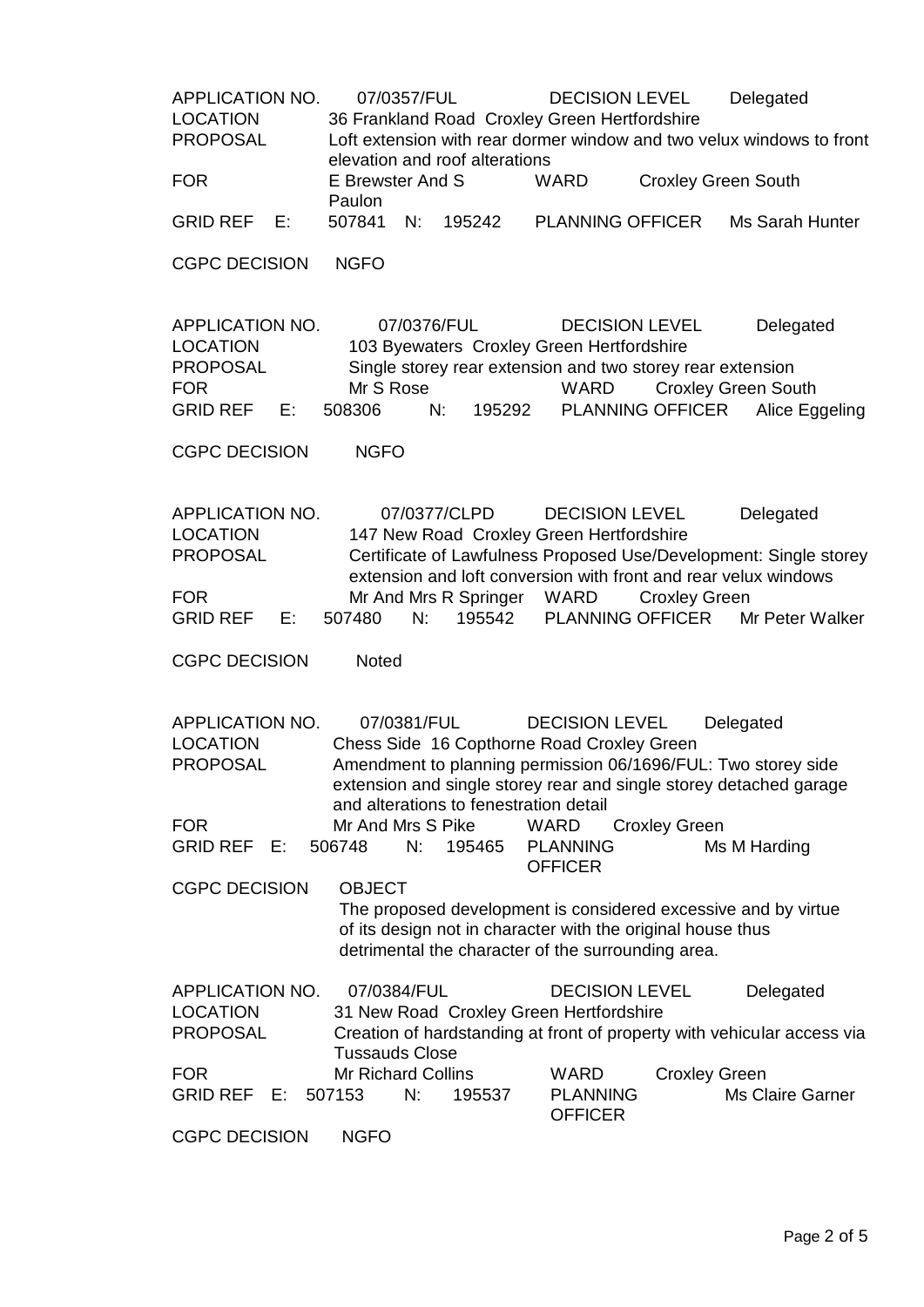APPLICATION NO. 07/0459/FUL DECISION LEVEL Delegated LOCATION 129 Frankland Road Croxley Green Hertfordshire PROPOSAL Demolition of existing garage and erection of single storey side extension FOR Mr And Mrs D I Crowder WARD Croxley Green South GRID REF E: 507577 N: 195051 PLANNING **OFFICER** Alice Eggeling

CGPC DECISION NGFO

PD557/07 Recent Decisions by Three Rivers District Council

APPLICATION NO. 07/0111/FUL DECISION LEVEL Delegated LOCATION 74 Durrants Drive Croxley Green Hertfordshire PROPOSAL Two storey side and two storey and single storey rear extension FOR Mr A Hubbard WARD Croxley Green North GRID REF E: 508156 N: 196522 PLANNING OFFICER Ms Claire Garner CGPC DECISION NGFO TRDC DECISION APPROVED

APPLICATION NO. 07/0118/FUL DECISION LEVEL Delegated LOCATION 86 Valley Walk Croxley Green Hertfordshire PROPOSAL Single storey front extension FOR Mrs Suzie Lovick WARD Croxley Green South GRID REF E: 508593 N: 195613 PLANNING OFFICER Ms Claire Garner

CGPC DECISION NGFO TRDC DECISION APPROVED

| APPLICATION NO.<br>LOCATION<br><b>PROPOSAL</b>                           |                              |           | 06/2241/FUL                                                                                                                                                                                                               |                     | <b>DECISION LEVEL</b><br>134 Watford Road Croxley Green Hertfordshire |                                                               | Committee                   |  |  |
|--------------------------------------------------------------------------|------------------------------|-----------|---------------------------------------------------------------------------------------------------------------------------------------------------------------------------------------------------------------------------|---------------------|-----------------------------------------------------------------------|---------------------------------------------------------------|-----------------------------|--|--|
|                                                                          |                              |           | Demolition of existing buildings and erection of three buildings (2 1/2<br>storey) comprising 18 flats (15x2bed and 3x1bed) with associated<br>access, parking and landscaping                                            |                     |                                                                       |                                                               |                             |  |  |
| FOR                                                                      |                              |           |                                                                                                                                                                                                                           | Oakbridge Homes Ltd |                                                                       | WARD Croxley Green South                                      |                             |  |  |
| GRID<br>E.<br>REF                                                        |                              | 507774 N: |                                                                                                                                                                                                                           | 195354              |                                                                       |                                                               | PLANNING OFFICER Mr L Moore |  |  |
| CGPC                                                                     | OBJECT on the grounds that:- |           |                                                                                                                                                                                                                           |                     |                                                                       |                                                               |                             |  |  |
| <b>DECISION</b>                                                          | 1.                           |           | nearby properties;                                                                                                                                                                                                        |                     |                                                                       | The design of the proposed development is not in keeping with |                             |  |  |
|                                                                          |                              | 2.        | The proposal represents an overdevelopment of the site, with<br>excessive height not in keeping with the environment, poor access<br>and egress and creates a lack of privacy to neighbouring properties;                 |                     |                                                                       |                                                               |                             |  |  |
|                                                                          |                              | 3.        | Appendix 2 Item 1(b)(ii) of the Three Rivers Local Plan 1996-2011<br>states "The development should not incorporate balconies, or first<br>floor conservatories which overlook neighbouring properties to any<br>degree"; |                     |                                                                       |                                                               |                             |  |  |
|                                                                          |                              | 4.        | Concern is expressed that there is no protection that any existing<br>trees would remain, creating further privacy intrusion;                                                                                             |                     |                                                                       |                                                               |                             |  |  |
| It is resempended that this application is placed before the Development |                              |           |                                                                                                                                                                                                                           |                     |                                                                       |                                                               |                             |  |  |

It is recommended that this application is placed before the Development Control Committee. Please let us have details of the date.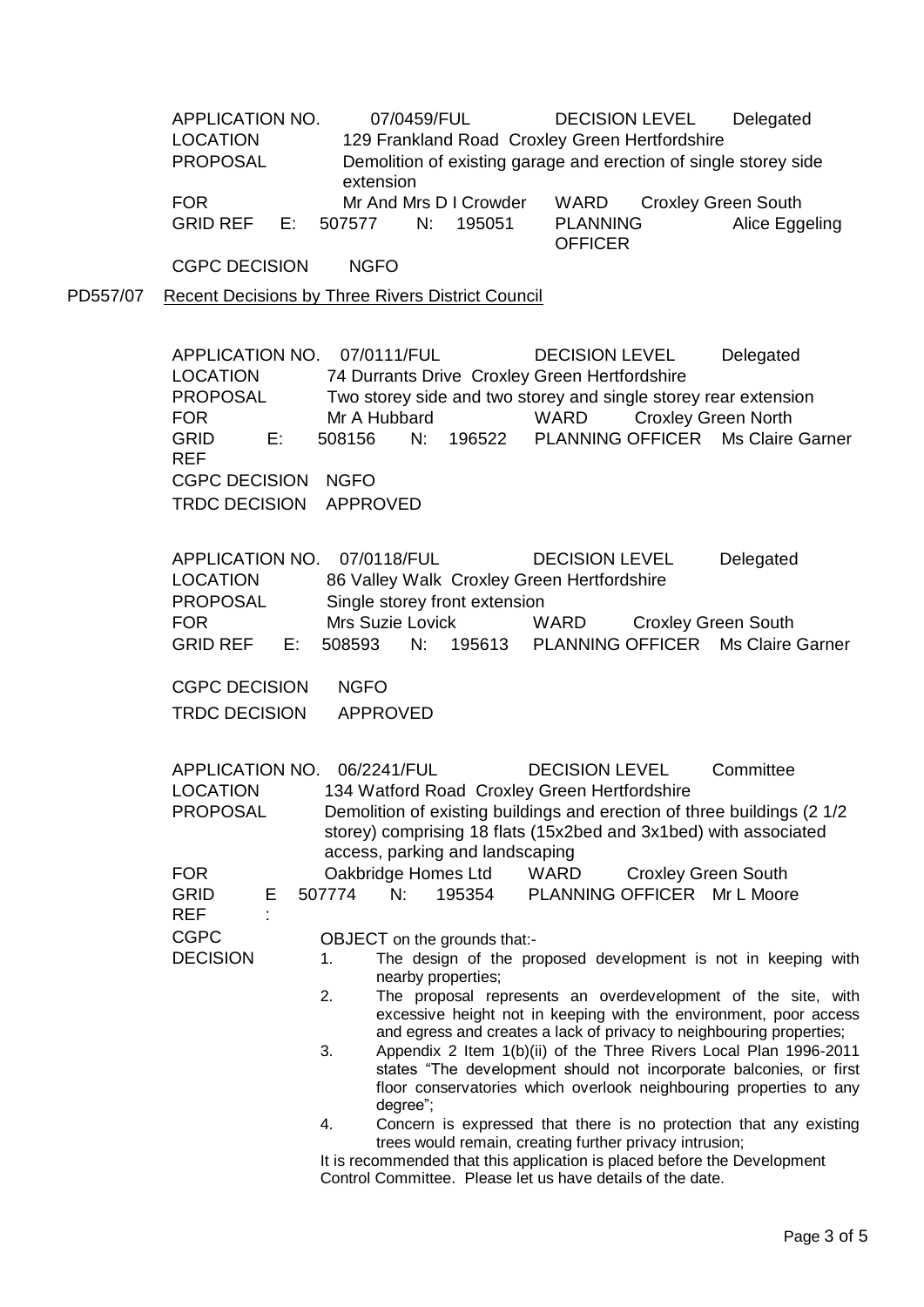TRDC DECISION

## REFUSALS

| APPLICATION NO.<br><b>LOCATION</b><br><b>PROPOSAL</b><br><b>FOR</b><br>GRID REF E:                                                                                                                                                                                                                                      |             | 07/0123/FUL<br>The Lodge Copthorne Road Croxley Green<br>velux windows in front elevation<br>Mr L Mahtani<br>506907<br>N: |  | 195895                                   | WARD                  | <b>DECISION LEVEL</b><br><b>PLANNING OFFICER</b>                                                          | <b>Croxley Green</b> | Delegated<br>Change of use from Offices to Residential dwelling with insertion of two<br>Alice Eggeling                                                                                        |
|-------------------------------------------------------------------------------------------------------------------------------------------------------------------------------------------------------------------------------------------------------------------------------------------------------------------------|-------------|---------------------------------------------------------------------------------------------------------------------------|--|------------------------------------------|-----------------------|-----------------------------------------------------------------------------------------------------------|----------------------|------------------------------------------------------------------------------------------------------------------------------------------------------------------------------------------------|
| <b>CGPC DECISION</b><br><b>NGFO</b><br><b>TRDC DECISION</b><br><b>REFUSED</b><br>The Reasons for Refusal are:<br>The proposed development results in inadequate amenity<br>1.<br>space to serve the proposed residential unit contrary to<br>requirements of Policy GEN3 and Appendix 2 of the Local<br>Plan 1996-2011. |             |                                                                                                                           |  |                                          |                       |                                                                                                           |                      |                                                                                                                                                                                                |
|                                                                                                                                                                                                                                                                                                                         |             |                                                                                                                           |  | Local Plan 1996-2011.                    |                       | neighbouring property resulting in an unacceptable<br>reduction in privacy and an increased perception of |                      | 2. The positioning of a flank window to a habitable room results<br>in inappropriate overlooking of the private amenity area of a<br>overlooking contrary to Policy GEN3 and Appendix 2 of the |
| APPLICATION NO. 07/0091/CLED                                                                                                                                                                                                                                                                                            |             |                                                                                                                           |  |                                          | <b>DECISION LEVEL</b> |                                                                                                           |                      | Delegated                                                                                                                                                                                      |
| <b>LOCATION</b>                                                                                                                                                                                                                                                                                                         |             | 15 Owens Way Croxley Green Hertfordshire                                                                                  |  |                                          |                       |                                                                                                           |                      |                                                                                                                                                                                                |
| <b>PROPOSAL</b>                                                                                                                                                                                                                                                                                                         |             | Certificate of lawfulness existing use: Continued use of existing dwelling                                                |  |                                          |                       |                                                                                                           |                      |                                                                                                                                                                                                |
| <b>FOR</b><br><b>WARD</b>                                                                                                                                                                                                                                                                                               |             | as two flats<br>Mr S J Mason<br><b>Croxley Green</b>                                                                      |  | <b>PLANNING OFFICER</b><br><b>PARISH</b> |                       | Alice Eggeling<br><b>Croxley Green Parish Council</b>                                                     |                      |                                                                                                                                                                                                |
| APP. TYPE<br><b>CGPC DECISION</b>                                                                                                                                                                                                                                                                                       | <b>CLED</b> | <b>Noted</b>                                                                                                              |  | <b>GRID REF</b>                          | E:                    | 507340                                                                                                    | N:                   | 196036                                                                                                                                                                                         |
| <b>TRDC DECISION</b>                                                                                                                                                                                                                                                                                                    |             | <b>REFUSED</b><br>The Reasons for Refusal are:                                                                            |  |                                          |                       |                                                                                                           |                      |                                                                                                                                                                                                |
| In pursuance of its powers under the above mentioned Acts and the<br>Orders [Town and Country Planning Act (General Development<br>Procedure) Order 1995] and the Orders and Regulations in force for<br>the time being thereunder, the Council as local planning authority                                             |             |                                                                                                                           |  |                                          |                       |                                                                                                           |                      |                                                                                                                                                                                                |

hereby REFUSES a Certificate of Lawful Use or Development for the

works described in the application dated 17 January 2007.